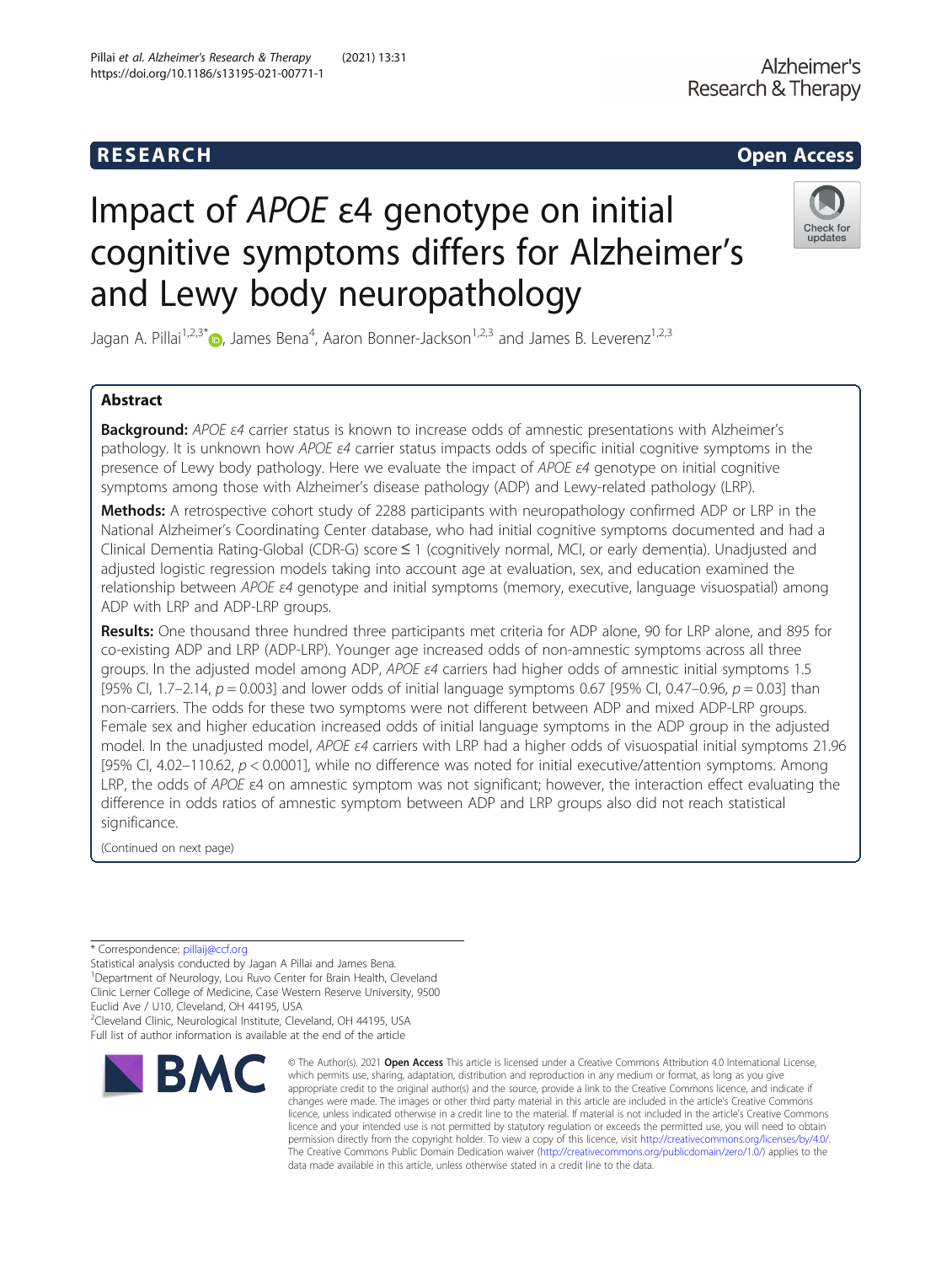#### (Continued from previous page)

Conclusions: The odds of specific initial cognitive symptoms differed between ADP and LRP among APOE ε4 carriers compared to non-carriers. The odds of initial amnestic symptom was higher among ADP APOE ε4 carriers and the odds of visuospatial initial symptom was higher with LRP APOE  $\varepsilon$ 4 carriers. This supports the hypothesis that APOE ε4 differentially impacts initial cognitive symptoms together with underlying neuropathology.

Keywords: APOE ε4, Dementia, Cross-sectional study, Initial cognitive symptom, Non-amnestic, Neuropathology, Lewy body, Alzheimer's, Visuospatial, Language, Executive

#### Introduction

Alzheimer's disease (AD) in its typical clinical presentation is well known to present with early episodic memory deficits followed by progressive impairments in other cognitive domains including visuospatial, language, and executive function as the disease progresses. The underlying pathological change noted is the increasing burden of neuritic amyloid-β plaques and neurofibrillary tangles. There has been a recognition of significant heterogeneity among early clinical symptoms different from the common amnestic presentation, with atypical nonamnestic AD phenotypes formalized in the International Working Group (IWG)-2 clinical diagnosis criteria [\[1](#page-9-0)]. Biomarker differences including CSF total-tau [\[2](#page-10-0)] and MRI imaging [[3\]](#page-10-0) between those with early amnestic and non-amnestic symptoms (predominant initial symptoms of language, executive, or visuospatial dysfunction) along with patterns of neurofibrillary tangle accumulation [\[4](#page-10-0)] suggest that there could be underlying biological characteristics that influence early presentations of the initial predominant clinical symptom.

Age and genetic status appear to play a role in the early clinical phenotype of AD. Early non-amnestic presentations of AD have been reported more often in younger-onset AD [[5](#page-10-0), [6](#page-10-0)]. The *Apolipoprotein*  $\varepsilon$ 4 (*APOE*  $\varepsilon$ 4) allele, most frequently associated with an increased risk of late-onset AD, has been related to amnestic presentations [\[7](#page-10-0)–[10\]](#page-10-0). Increased prevalence of APOE ε4 allele among amnestic forms of AD has also raised the hypotheses that APOE ε4 is an anatomically selective risk factor that increases vulnerability to AD pathology (ADP) in memory-related medial temporal regions and that it possibly modulates the clinical phenotype of AD through the influence of specific large scale brain networks [\[10](#page-10-0), [11\]](#page-10-0). It has also been reported that APOE ε4 carrier proportion was not elevated among aphasic variants of AD [[10\]](#page-10-0). These findings in AD raises further questions: one, if APOE ε4 allele differently impacts odds of other non-amnestic clinical symptoms of AD (executive, visuospatial), and two, if APOE ε4 carriers with a different underlying neuropathology from Alzheimer's would also share a similar susceptibility to amnestic symptoms.

Dementia with Lewy bodies (DLB) is among the most common forms of dementia [\[12](#page-10-0)] and is characterized by Lewy-related pathology (LRP), including neuronal inclusions which are  $\alpha$ -synuclein immunopositive (Lewy bodies) and processes (Lewy neurites). Many subjects with LRP also show coexistent ADP (ADP-LRP). APOE ε4 allele is a strong risk factor across the Lewy body disease spectrum and increases the likelihood of presenting with dementia in the context of even a pure synucleinopathy without co-existent ADP [\[13\]](#page-10-0). Attention, visuospatial, and visuoconstructive deficits are often predominant cognitive domain differences in dementia with Lewy bodies compared to AD but they often also have variable memory deficits [[14](#page-10-0)–[16](#page-10-0)]. A progressive staging system of LRP relating to neuropathology and cognition in Parkinson's disease has been proposed and DLB patients are thought to display this same sequence of cortical involvement [[17](#page-10-0), [18](#page-10-0)]. In this context, it is unknown how APOE ε4 carrier status would impact odds of amnestic or other non-amnestic cognitive domains including visuospatial deficits among those with LRP and with the mixed pathology of ADP-LRP.

We therefore undertook the current study in the National Alzheimer's Coordinating Center (NACC) dataset that includes a highly ascertained cohort across multiple sites across the USA with neuropathology information available for a large proportion of participants. This makes it a unique resource to investigate clinical factors that interact with  $APOE$   $\varepsilon$ 4 across various neuropathologies. Given the absence of detailed information to characterize atypical variants within the IWG-2 criteria in NACC, we determined to look for initial cognitive symptoms as a potential window into the primary cognitive domain likely to be affected. We had two hypotheses. Hypothesis one: APOE ε4 carrier group would have higher odds of initial amnestic symptoms (compared to ε4 non-carriers) regardless of the underlying neuropathology ADP alone, LRP alone, or ADP-LRP. Hypothesis two: APOE ε4 carrier status would not increase odds of any of the non-amnestic initial symptoms (visuospatial, language, executive/attention) in the same three neuropathology groups compared to APOE ε4 non-carriers. Baseline neuropsychology profile of participants was characterized as a secondary validation.

#### Materials and methods

#### Participants and study design

A retrospective cross-sectional study using the NACC dataset was conducted. The dataset used for this analysis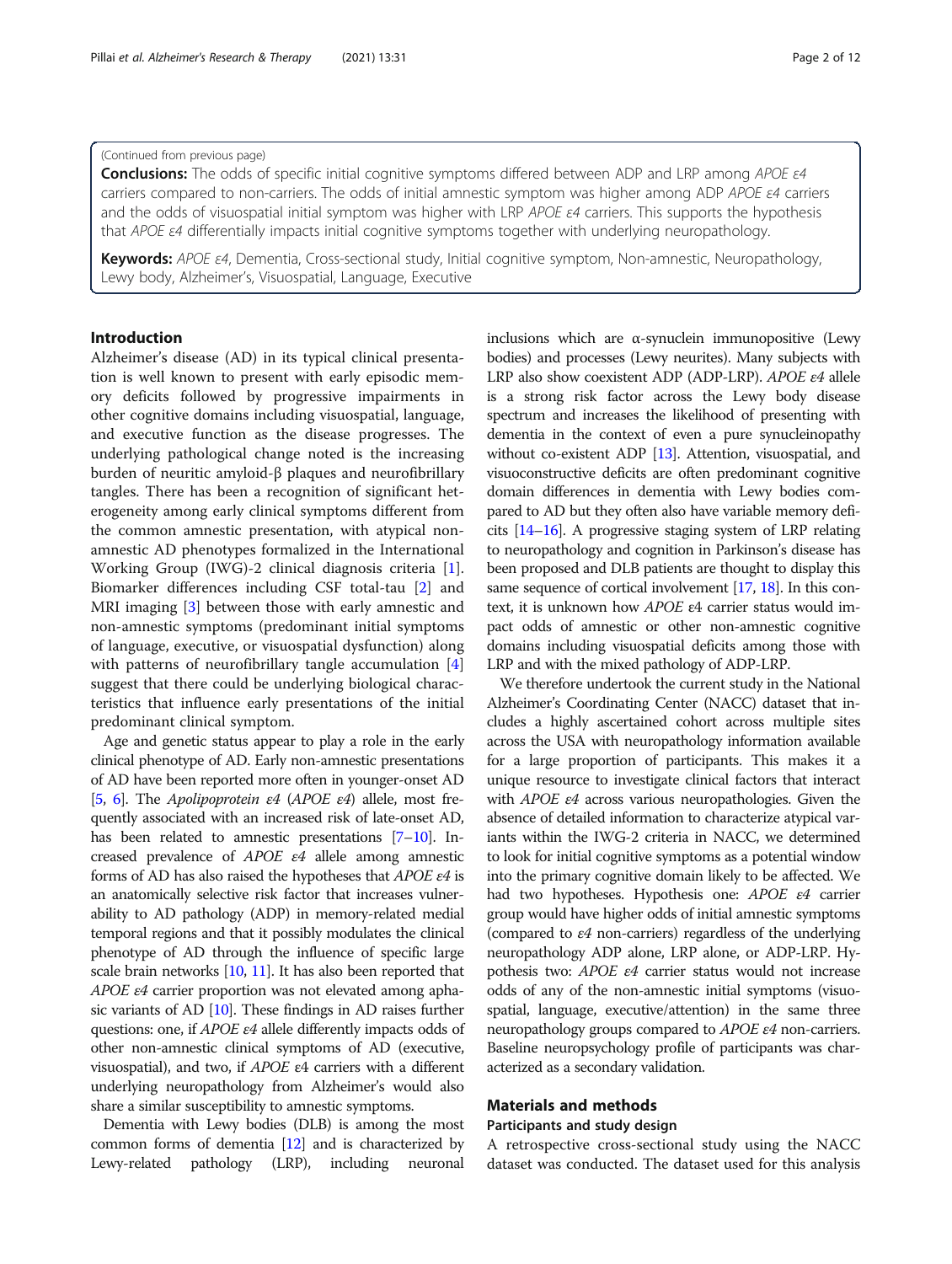includes participant information collected from 37 past and present Alzheimer's Disease Centers (ADC) funded by the National Institute on Aging. Data from the Uniform Data Set (UDS) maintained by NACC between September 2005 and September 2019 was used for the present analysis. This includes participants with cognitive status ranging from normal cognition to mild cognitive impairment (MCI) and demented. All contributing ADCs are required to obtain informed consent from their participants and maintain their own separate IRB review and approval from their institution prior to submitting data to NACC. Details on data collection and data curating are well documented [[19\]](#page-10-0). In brief, NACC data are collected by trained clinicians and clinic personnel from participants and their co-participants (usually a close friend or family member). The UDS is collected using a standardized evaluation of participants. All of the ADC personnel use the same standard forms and coding guidebooks that provide guidance on filling out the forms. The forms are developed by representatives from the ADCs themselves, so they are involved in the process of creating the standard forms. The UDS is longitudinal, and its protocol requires approximately annual follow-up for as long as the participant is able to be involved. Late-stage participants forced to drop out due to health may continue to be followed strictly for autopsy purposes. Determinations of cognitive status in NACC are based on a clinical consensus after a review of all available information at each center. In addition, there is evidence supporting good agreement on measures from the NACC Neuropathology form across centers used in this study [[20](#page-10-0)]. NACC subjects are not a statistically based sample of the US population—with or without dementia. Rather, they are best regarded as a referral-based or volunteer case series.

#### Participant assessment/inclusion criteria

All participants included in the analysis had neuropathology of AD (Tau neurofibrillary tangle pathology Braak stages III–VI and moderate or frequent neuritic plaques) or LRP (brainstem-predominant, limbic or amygdalapredominant, neocortical, or had Lewy bodies present but region unspecified). The ADP group had underlying AD pathology without concomitant LRP and the LRP group had underlying LRP without concomitant ADP. When both pathologies were documented concomitantly, it was noted as belonging to the ADP-LRP group. In addition, as mixed vascular pathology is expected in many older age subjects and the degree of vascular pathology could change over time from initial visit to autopsy, all participants were characterized for the likelihood of co-existing vascular pathology by the Hachinski ischemic scale when available at the time of initial evaluation for each group [[21\]](#page-10-0).

Further, all participants completed CDR® Dementia Staging Instrument score and had a Clinical Dementia Rating-Global (CDR-G) scale  $\leq 1$  at the initial clinical visit. The CDR-G scale assesses the participant's current cognitive and functional status. The CDR-G ratings are calculated using a complex algorithm and range from 0 (no dementia) to 3 (severe dementia) [[22\]](#page-10-0). In this regard, a CDR-G = 1 would correspond to the threshold of early dementia. Rationale for limiting analysis to those with CDR- $G \leq 1$  was to help increase the reliability of data regarding initial cognitive symptoms closest to their onset when the dementia symptoms are early. Details on the number of cognitively normal, MCI, and early dementia subjects at the initial visit are provided in the [supplementary material.](#page-9-0) All participants included in this analysis also had known APOE ε4 status and the main analysis was conducted with ε4 present (i.e., carrying one or both ε4 alleles) versus absent (carrying no ε4 alleles).

Figure [1](#page-3-0) provides the subject selection flow chart.

#### Initial cognitive symptoms and neuropsychological tests

"NACCCOGF" is a NACC-derived variable that indicates the predominant symptom documented by the clinician that was first recognized as a decline in the subject's cognition. All clinicians use the same standard forms and coding guidebooks, but there is no structured interview formalized for determining the answer to this variable. Per the NACC guidelines, the clinician's conclusions for the "NACCCOGF" variable are expected to be based on information obtained through subject, coparticipant, medical records, and/or observation. Furthermore, results from the neuropsychological test battery (except for the Montreal Cognitive Assessment) and imaging are not be used to determine the answer for this question by the clinician. Specific clinical phenotypes of frontal, logopenic, and posterior variants of AD could not be defined as per the IWG-2 research diagnostic criteria based on the first cognitive domain of decline clinical impression alone as noted in NACC [[1\]](#page-9-0). We therefore characterized the subjects as having primary amnestic complaints (if memory was the initial symptom), executive (if executive or attention/concentration were the initial symptoms), and visuospatial (if visuospatial dysfunction was the initial symptom). Of note, the participant's neuropsychology data were not used in determining the initial symptoms of participants which were likely perceived by them before their initial visit. Our secondary analysis of the neuropsychology data was done to ensure that the significant cognitive deficits at the visit clinical visit were broadly congruent with the initial symptoms of the patients prior to their evaluation by the clinician.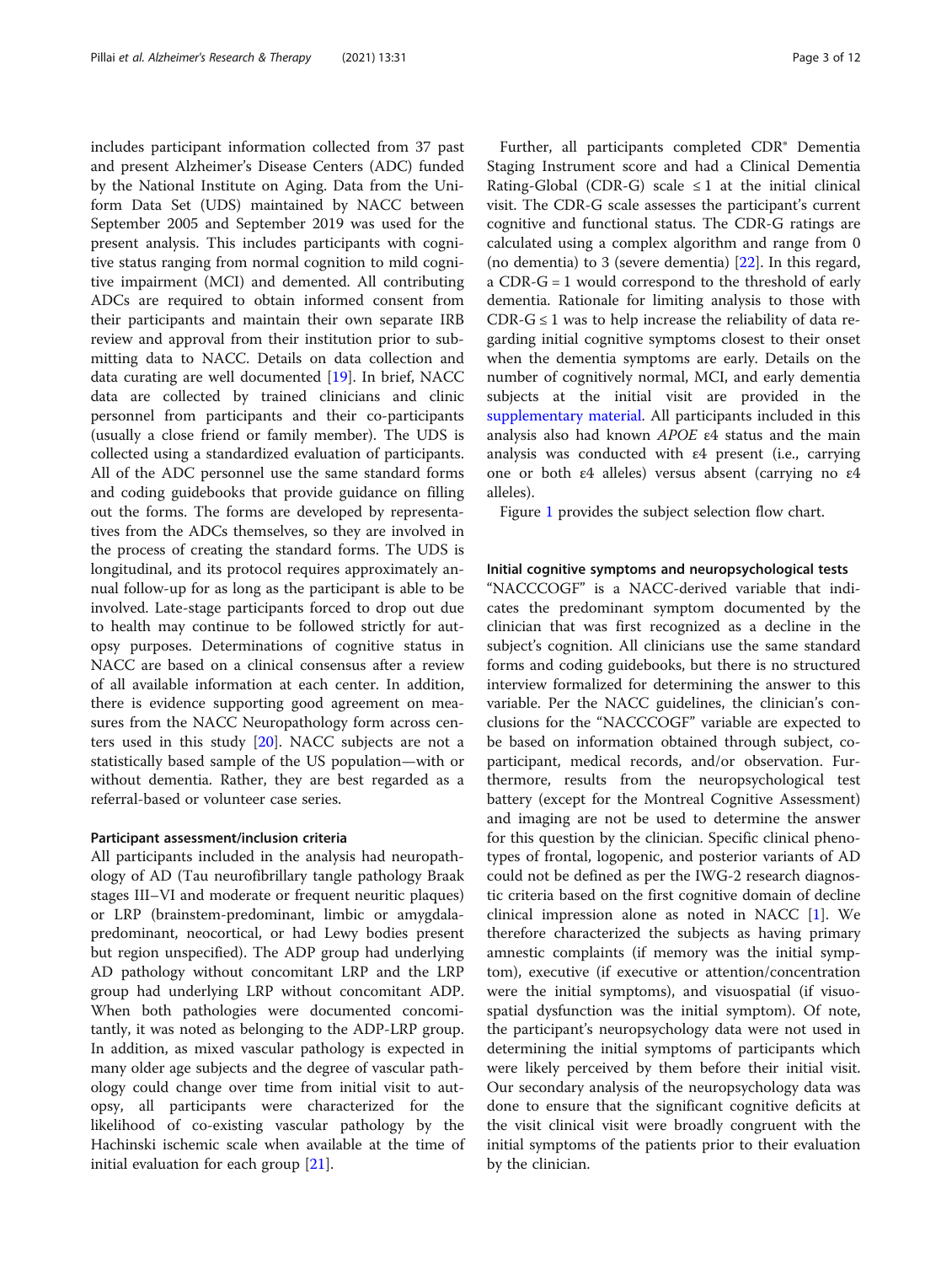<span id="page-3-0"></span>

A core battery of neuropsychological measures was administered to all participants at each visit [[23\]](#page-10-0). Data from their first visit among those who had CDR- $G \leq 1$ were analyzed. All four cognitive domains documented in the UDS were evaluated: attention, executive functioning, language, and memory. Attention was assessed using the Digit Span subtest (Digits Forward) from the Wechsler Adult Intelligence Scale (WAIS) [\[24](#page-10-0)] and the Trail-Making Test (TMT) Part A [\[25\]](#page-10-0). Executive functioning was quantified using WAIS Digit Span (Digits Backwards) [[24](#page-10-0)], Trail Making Test Part B, and the Digit Symbol-Coding subtest from the WAIS [\[24,](#page-10-0) [25](#page-10-0)]. Digits Backward Length (i.e., number of digits correctly

repeated in reverse order) was also included as a variable of interest. Language-related tests included in NACC were object naming assessed using the 30-item version of the Boston Naming Test (BNT) [\[26](#page-10-0)] and semantic flu-ency (animal/vegetable names generated in 60 s) [\[27](#page-10-0)]. The evaluation of memory included measures of verbal episodic memory (Wechsler Memory Scale, Logical Memory subtest) [\[24](#page-10-0), [28\]](#page-10-0). The number of subjects with specific tests of visuospatial function in the NACC data (Benton Figure copy and draw) was not adequate for detailed analysis as it was only provided from 2015 (version 3 of UDS).

#### Statistical analysis

Q-Q plots were generated for continuous variables to assess normality. A  $t$  test was applied to compare normally distributed continuous variables. Eta squared > 0.01 was considered a threshold effect size of significance for interpreting neurocognitive variable differences in this study. Mann-Whitney  $U$  test was applied to compare non-normally distributed continuous variables. Chisquared test was conducted for categorical variables. Unadjusted odds ratios were calculated first using chisquared test or Fisher's exact test (when the cell count was 10 or lower). When the cell count allowed, adjusted logistic regression analyses were conducted with age, sex (male, female), and education (years) included as covariates given the differences between ADP and LRP groups.

Two models were run for each combination (model 1: ADP versus LRP and model 2: ADP versus ADP-LRP). Differences between the neuropathology groups by APOE ε4 status and APOE ε4 effect within each group were evaluated. The models characterized two key effects (main effect for APOE ε4 carrier status on an initial cognitive symptom and APOE ε4 X neuropathology group interaction). The APOE ε4 X neuropathology group interaction effect assesses the strength of whether the effect of APOE ε4 carrier status on initial cognitive symptom differs between two neuropathology groups (ADP versus LRP and ADP versus ADP-LRP). The other covariates included age, sex, and education years.

As planned comparisons used to evaluate the effect of APOE ε4 in each group were decided a priori and every possible comparison is not being evaluated, multiple comparison correction was not applied and individual  $p$  values for comparisons are provided in results.

To test the utility of APOE ε4 dose (0, 1, and 2) in impacting logistic regression model results against (APOE-ε4 present/absent), we compared both the models based on the Vuong test, (R package, pscl v1.5.5). All tests were two-tailed and performed at a significance level of 0.05. R version 3.5.1 (The R Foundation for Statistical Computing, Vienna, Austria) and IBM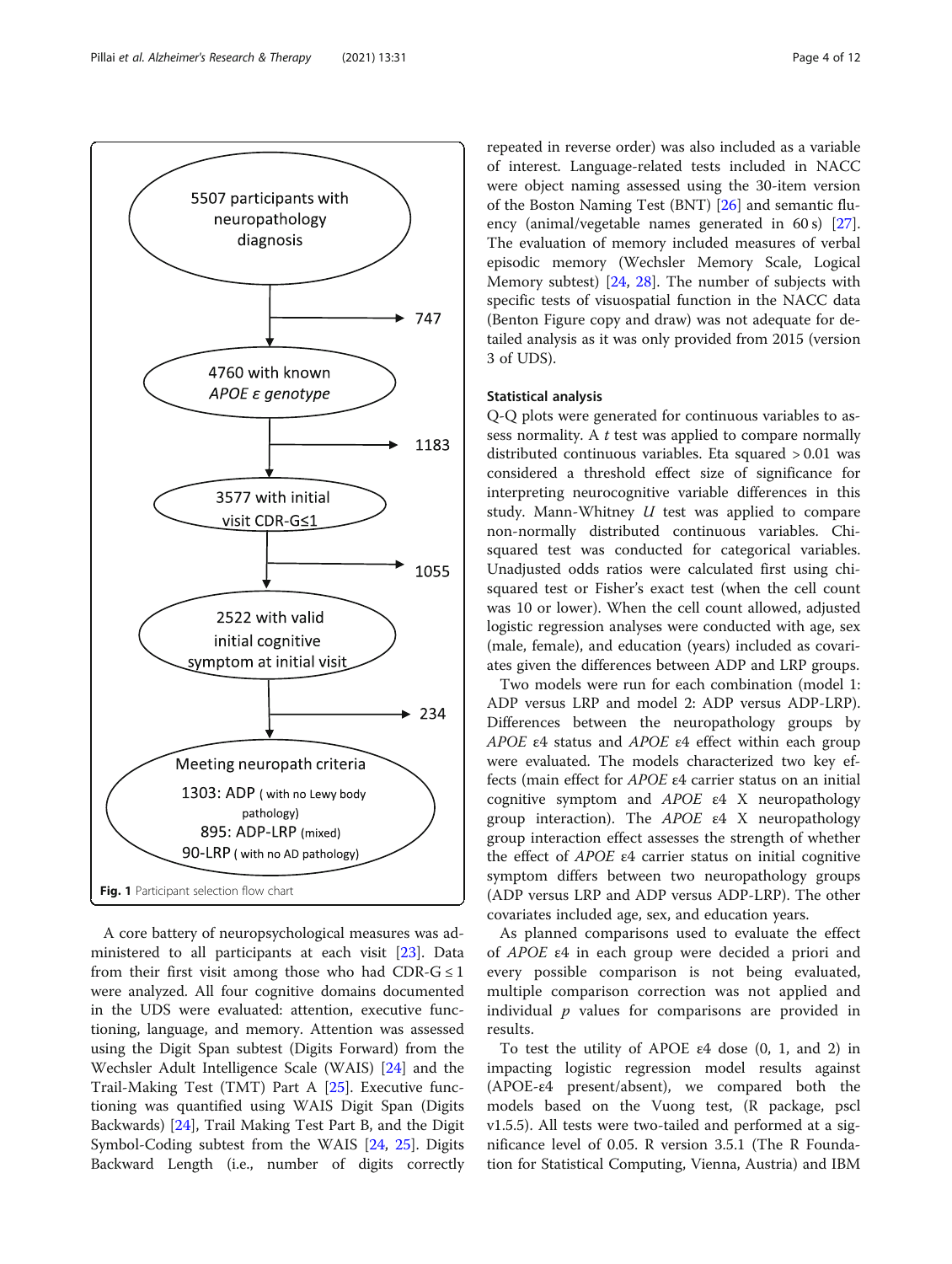SPSS Statistics for Windows, Version 22.0. Armonk, NY: IBM Corp were used for all analyses.

#### Results

The demographics of participants in the cohort are described in Table 1. The LRP group was younger with a male predominance and a lower proportion of APOE ε4 carriers compared to ADP and ADP-LRP groups. In addition, the LRP group had proportionally more subjects with non-amnestic initial symptoms and a lower proportion of amnestic symptoms at initial presentation compared to ADP and ADP-LRP groups. On comparing the Hachinski ischemic scale scores to determine the relative differences between the initial symptom groups (e.g., amnestic versus non-amnestic) on coexisting vascular symptoms, the mean scores across all groups were < 2 and the scores were not significantly different between the initial symptom groups (Supplementary Tables [1](#page-9-0), [2](#page-9-0), and [3](#page-9-0)).

#### Unadjusted model results

APOE ε4 carrier status did not significantly impact the odds of any of the initial cognitive symptoms for ADP (significance level for amnestic symptoms was  $p = 0.054$ ). In the ADP-LRP mixed pathology group, APOE ε4 increases the odds of initial amnestic symptoms by 1.56 (95% confidence interval [CI] 1.11–2.19,  $p = 0.01$ ) and decreases odds of language initial symptoms by 0.50 (95% confidence interval [CI] 0.32–0.79,  $p = 0.003$ ). Among LRP, the odds of APOE ε4 on amnestic symptoms was not significant.

APOE ε4 increased the odds of initial visuospatial symptoms in LRP by 21.96 (95% confidence interval [CI] 4.02–110.62,  $p < 0.0001$ ). Confidence limits reflect wide variability for this estimate given the smaller number of LRP subjects ( $n = 90$ ) and those with initial visuospatial

Table 1 Participant demographics

symptoms ( $n = 9$ ) among them. Table [2](#page-5-0) summarizes the significant odds ratio for all three pathologies in the unadjusted models.

### Logistic model results Model 1 (ADP versus LRP)

In the adjusted models, when evaluating among ADP and LRP participants, adjusting for age, sex, and education, APOE ε4 increases odds of initial amnestic symptoms in the ADP group by 1.58 times (95% CI 1.17–2.14,  $p = 0.0031$ ) compared to *APOE* ε4 noncarriers. The odds of amnestic symptoms in LRP did not reach statistical significance among APOE ε4 carriers. However, the interaction effect of APOE ε4 X ADP and APOE ε4 X LRP groups (evaluating the difference in the odds ratios of amnestic symptom between the neuropathology groups) did not reach statistical significance (Tables [3](#page-6-0) and [4](#page-6-0)). The parameter estimates of all adjusted models are provided in Supplementary Table [4](#page-9-0).

APOE ε4 decreased the odds of initial language symptoms in ADP by 0.67 (95% CI 0.47–0.96,  $p = 0.03$ ) that is a 33% decrease in the odds among APOE ε4 carriers with ADP, compared to APOE ε4 non-carriers with ADP. Again, for the interaction effect of APOE ε4 X ADP and APOE ε4 X LRP groups, the difference in the odds ratios between the neuropathology groups did not reach statistical significance.

There was no significant main effect of APOE ε4 on executive and visuospatial symptoms in ADP. The adjusted logistic regression models were of limited utility in LRP for executive and visuospatial initial symptoms due to wide confidence limits given the smaller participant numbers and are not presented. Female sex and higher education were also significant factors for increasing odds of language as an initial symptoms in the

|                                             | Alzheimer's pathology<br>(ADP) |                                  | Lewy-related and<br>Alzheimer's (ADP-LRP) |                                  | Lewy-related<br>pathology (LRP) |                                  |            |          |
|---------------------------------------------|--------------------------------|----------------------------------|-------------------------------------------|----------------------------------|---------------------------------|----------------------------------|------------|----------|
|                                             | N                              | Mean (Std. Dev)<br>or % of total | N                                         | Mean (Std. Dev)<br>or % of total | N                               | Mean (Std. Dev)<br>Or % of total | $F/\chi^2$ | Sig.     |
| Age at first visit, years                   | 1303                           | 76.35 (10.56)                    | 895                                       | 73.79 (10.07)                    | 90                              | 73.3 (9.27)                      | 17.9       | < 0.0001 |
| Duration from first visit to autopsy, years | 1303                           | 4.93 (2.79)                      | 895                                       | 5.39 (2.89)                      | 90                              | 4.36(2.82)                       | 11.29      | < 0.0001 |
| Age at death, years                         | 1303                           | 81.28 (10.40)                    | 895                                       | 79.08 (10.17)                    | 90                              | 77.67 (8.50)                     | 17.3       | < 0.0001 |
| <b>Education, years</b>                     | 1296                           | 15.34 (3.07)                     | 889                                       | 15.5 (3.08)                      | 90                              | 15.66 (3.07)                     | 0.95       | 0.39     |
| Sex % F                                     | 1303                           | 45.60%                           | 895                                       | 37.40%                           | 90                              | 25%                              | 24.47      | < 0.0001 |
| APOE ε4% positive                           | 1303                           | 52.60%                           | 895                                       | 61.60%                           | 90                              | 20%                              | 62.98      | < 0.0001 |
| <b>Amnestic</b>                             | 1297                           | 80.40%                           | 890                                       | 81.10%                           | 89                              | 58.40%                           | 26.5       | < 0.0001 |
| Executive/attention                         | 1297                           | 5.86%                            | 890                                       | 6.51%                            | 89                              | 11.20%                           | 4.15       | 0.13     |
| Language                                    | 1297                           | 11.50%                           | 890                                       | 9.21%                            | 89                              | 20.20%                           | 11         | 0.004    |
| <b>Visualspatial</b>                        | 1297                           | 2.20%                            | 890                                       | 3.10%                            | 89                              | 10.10%                           | 18.7       | 0.002    |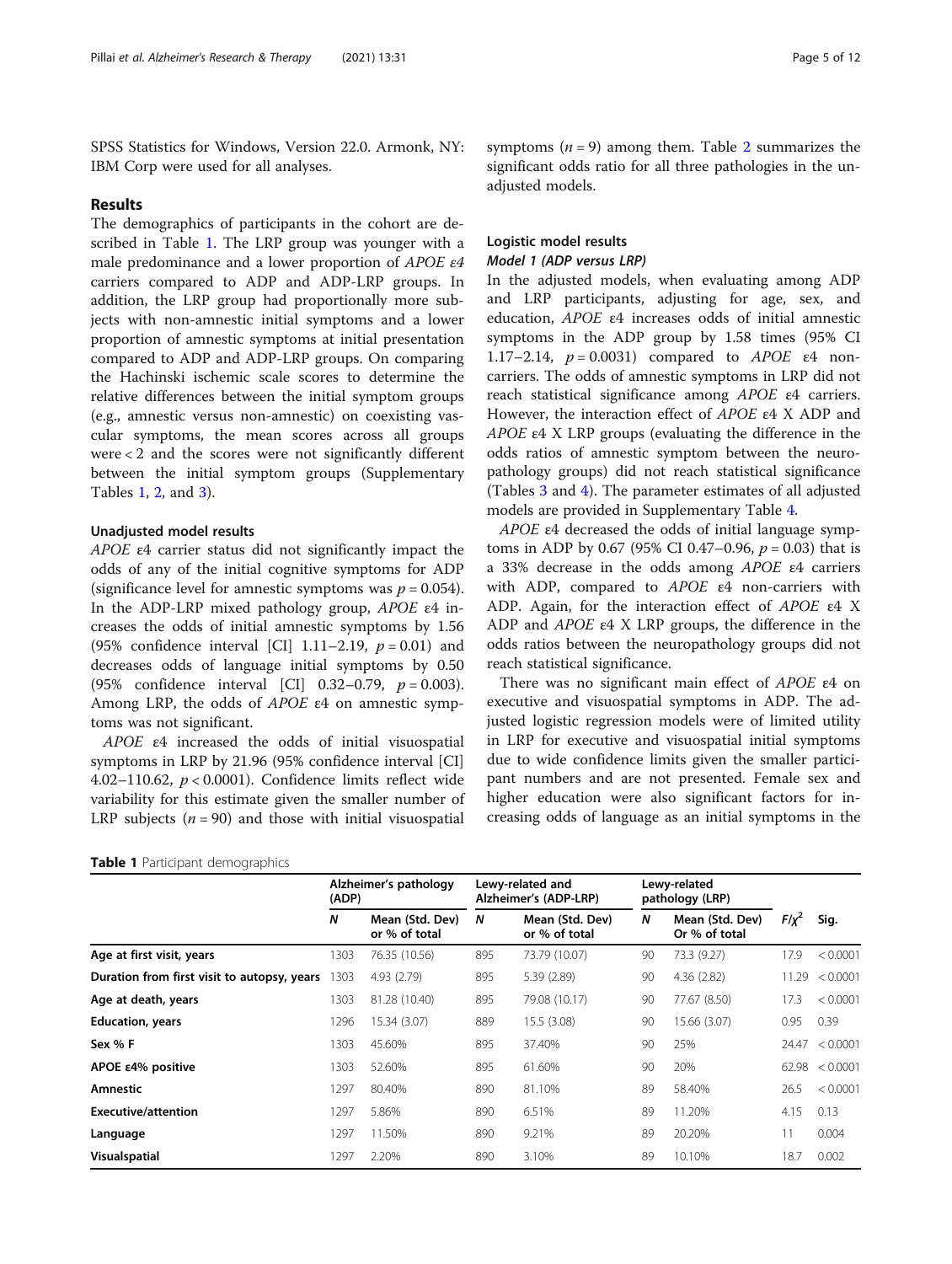<span id="page-5-0"></span>Table 2 Unadjusted odds ratio and 95% confidence intervals from chi-squared or Fisher's exact tests across ADP, ADP-LRP, and LRP groups for specific initial cognitive symptoms and APOE  $\varepsilon$ 4 genotype. Logistic regression model with APOE e4 is the exposure, initial cognitive as outcomes, and pathology as subgroups

| <b>ADP</b>                                             | <b>Total</b> | APOE ε4<br>-ve | APOE ε4<br>+ve  | Chi square<br>$p$ value           |                     |
|--------------------------------------------------------|--------------|----------------|-----------------|-----------------------------------|---------------------|
| Amnestic                                               | 1043         | 480            | 563             | $p = 0.054$                       |                     |
|                                                        | 80.40%       | 78.20%         | 82.40%          |                                   |                     |
| Executive/Attention                                    | 76           | 36             | $40\,$          | $p = .996$                        |                     |
|                                                        | 5.90%        | 5.90%          | 5.90%           |                                   |                     |
| Language                                               | 149          | 79             | 70              | $p = 0.14$                        |                     |
|                                                        | 11.50%       | 12.90%         | 10.20%          |                                   |                     |
| Visualspatial                                          | 29           | 19             | 10              | $p = 0.059*$                      |                     |
|                                                        | 2.20%        | 3.10%          | 1.50%           |                                   |                     |
| *Fischer's exact p value presented as small cell count |              |                |                 |                                   |                     |
| <b>LRP-ADP</b>                                         | <b>Total</b> | ΑΡΟΕε4<br>-ve  | APOEε4<br>$+ve$ | Chi square<br>$p$ value           | Odds ratio          |
| Amnestic                                               | 722          | 262            | 460             | $p = 0.01$                        | $1.56(1.11 - 2.19)$ |
|                                                        | 81.10%       | 77%            | 84%             |                                   |                     |
| Executive/Attention                                    | 58           | 23             | 35              | $p = 0.83$                        |                     |
|                                                        | 6.50%        | 6.70%          | 6.40%           |                                   |                     |
| Language                                               | 82           | 44             | 38              | $p = 0.003$                       | $0.5(0.32 - 0.79)$  |
|                                                        | 9.20%        | 12.90%         | 6.90%           |                                   |                     |
| Visualspatial                                          | 28           | 12             | 16              | $p = 0.62$                        |                     |
|                                                        | 3.10%        | 3.50%          | 2.90%           |                                   |                     |
| <b>LRP</b>                                             | <b>Total</b> | ΑΡΟΕε4<br>-ve  | ΑΡΟΕε4<br>$+ve$ | <b>Fishers exact</b><br>$p$ value | Odds ratio          |
| Amnestic                                               | 52           | 43             | 9               | $p = 0.29$                        |                     |
|                                                        | 58.40%       | 60.60%         | 50%             |                                   |                     |
| Executive/Attention                                    | 10           | 9              | $\mathbf{1}$    | $p = 0.68$                        |                     |
|                                                        | 11.20%       | 12.70%         | 5.60%           |                                   |                     |
| Language                                               | 18           | 17             | $\mathbf{1}$    | $p = 0.1$                         |                     |
|                                                        | 20.20%       | 23.90%         | 5.60%           |                                   |                     |
| Visualspatial                                          | 9            | $\overline{2}$ | $\overline{7}$  | p < 0.0001                        | 21.96(4.02-110.62)  |
|                                                        | 10.10%       | 2.80%          | 38.90%          |                                   |                     |

logistic model comparing ADP and LRP (Tables [3](#page-6-0) and [4\)](#page-6-0).

#### Model 2 (ADP versus ADP-LRP)

APOE ε4 increases odds of initial amnestic symptoms in the mixed ADP-LRP group by 2.28 times (95% CI 1.05– 4.97,  $p = 0.036$ ) compared to non-carriers. The odds of language symptoms among APOE ε4 was also lower in ADP-LRP mixed group 0.28 (95% CI 0.10–0.77,  $p =$ 0.01), a 72% decrease in odds compared to APOE ε4 non-carriers. There was no significant effect of APOE ε4 carrier status on executive and visuospatial symptoms for ADP and ADP-LRP groups. The interaction effect of APOE  $\epsilon$ 4 X ADP-LRP and APOE  $\epsilon$ 4 X ADP groups (evaluating the difference in odd ratios of amnestic

symptom between these neuropathology groups) did not reach statistical significance (Tables [3](#page-6-0) and [4\)](#page-6-0).

Female sex was a significant factor for decreasing odds of executive/attention as initial symptoms in the same model 2, while higher education decreased odds of amnestic initial symptoms and increased language symptoms in the same model (Tables [3](#page-6-0) and [4](#page-6-0)).

Younger age was a significant factor for increasing odds of non-amnestic initial symptoms with ADP, ADP-LRP, and LRP in both models 1 and 2.

#### Supplementary analyses

### Neurocognitive profile results

We next explored the neurocognitive profile among a subset of participants with concomitant neurocognitive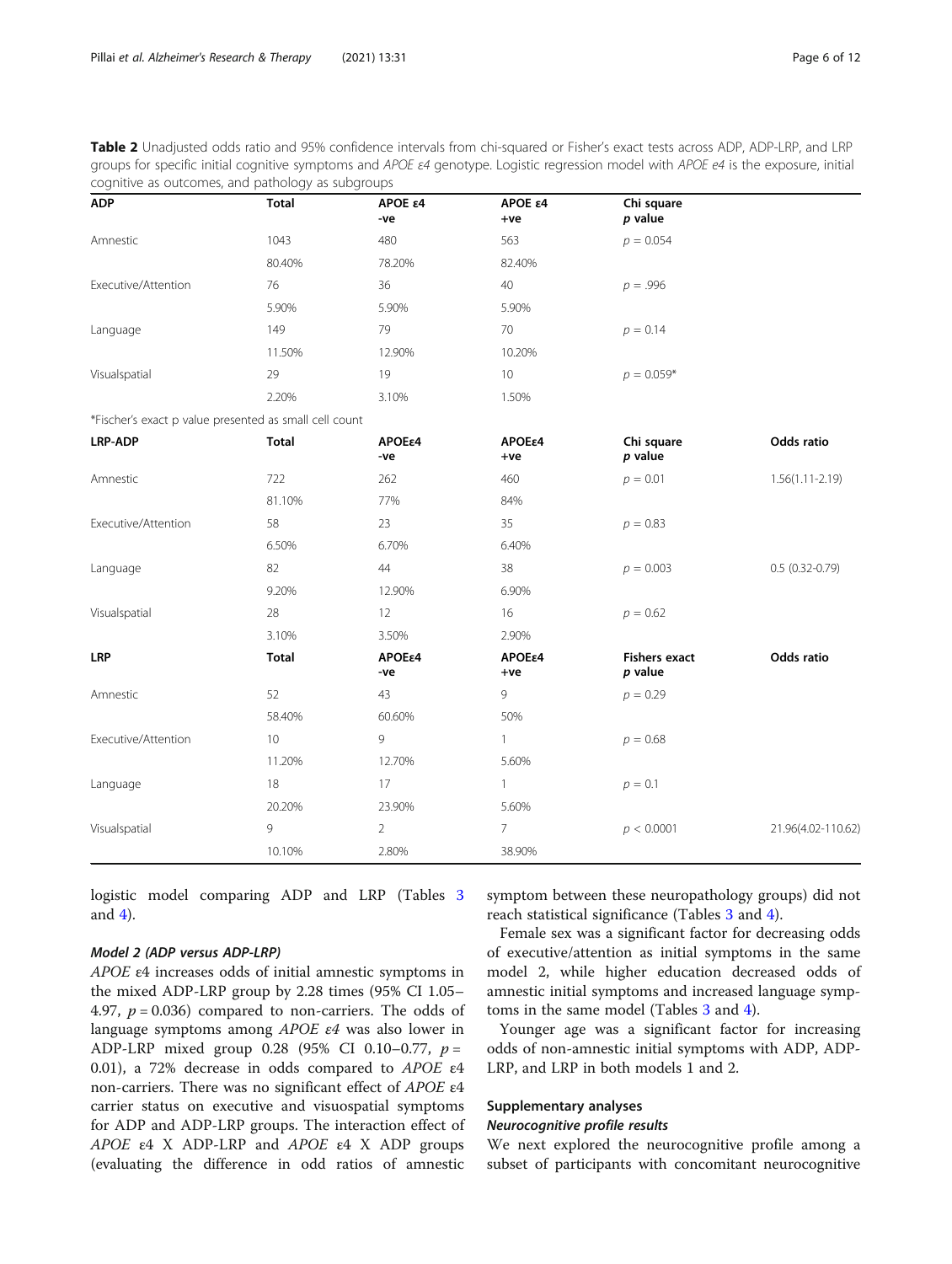<span id="page-6-0"></span>Table 3 Adjusted odds ratio and 95% confidence intervals for model 1 (ADP versus LRP) and model 2(ADP versus ADP-LRP). Logistic regression model with APOE e4 is the exposure, initial cognitive as outcomes, and pathology as subgroups and age, sex, and education as covariates. Significant results ( $p < 0.05$ ) are in bold. Model 1: ADP versus LRP

|                         | Amnestic            | <b>Executive/attention</b><br>concentration | Language            | Visualspatial       |
|-------------------------|---------------------|---------------------------------------------|---------------------|---------------------|
| APOEε4 odds in ADP      | 1.58 (1.17–2.14)    | $0.99(0.61 - 1.60)$                         | $0.67(0.47-0.96)$   | $0.46(0.20-0.99)$   |
| Age at visit            | $1.1(1.08-1.1)$     | $0.93(0.92 - 0.96)$                         | $0.93(0.92 - 0.95)$ | $0.92(0.89 - 0.95)$ |
| Sex, female             | $0.75(0.56 - 1.01)$ | $0.73(0.45 - 1.17)$                         | $1.71(1.2-2.4)$     | $0.99(0.47 - 2.03)$ |
| <b>Education, years</b> | $0.96(0.91 - 1.01)$ | $1.0(0.92 - 1.08)$                          | $1.07(1.01 - 1.14)$ | $1.0(0.89 - 1.13)$  |

Adjusted odds ratio for LRP as a reference not presented due to smaller cell counts

scores at the first visit as a secondary validation of initial cognitive symptoms (often measured after the onset of initial cognitive symptom). Supplementary Tables [1,](#page-9-0) [2](#page-9-0), and [3](#page-9-0) show the comparative neuropsychology test performance profile of participants with the four initial cognitive symptoms evaluated in this study for ADP, ADP-LRP, and LRP groups. The number of subjects with completed neurocognitive scores was lower in the LRP group compared to AD and ADP-LRP groups, limiting their statistical significance results.

The amnestic groups had lower logical memory delayed scores with notable effect sizes compared to non-amnestic groups for ADP and ADP-LRP, while the non-amnestic group performed significantly worse on tests of attention and executive function in ADP and ADP-LRP groups.

Subjects with initial executive/attention symptoms performed lower on Digit Span tests for ADP and ADP-LRP and better on logical memory delayed recall for ADP-LRP. Subjects with initial language symptoms performed lower on Boston naming test and categorical fluency (animals, vegetables) but better on logical memory delayed recall for the ADP and ADP-LRP groups.

For tests of visuospatial domain, there were a limited number of participants who completed the Benton line drawing test, while Trails-A duration and Trails-A correct lines were significantly lower in ADP and LRP groups with initial visuospatial symptoms.

#### Effect of APOE-ε4 dose (1, 2, or none) on the model results

The ADP versus LRP logistic regression model using APOE-ε4 dose was not feasible due to the small numbers of APOE- $\varepsilon$ 4/4 in LRP (*n* = 2). In a supplementary analysis comparing logistic regression models with (APOE- $\varepsilon$ 4 present/absent) and APOE- $\varepsilon$ 4 dose, we found that using the 3-level  $APOE- $\varepsilon$ 4 does not improve the fit sig$ nificantly for each of the initial cognitive symptoms (amnestic, executive, language, and visuospatial) compared to the 2-level APOE-ε4 for ADP versus ADP-LRP. Details are provided in [supplementary material](#page-9-0).

#### Additional neuropathology evaluations

The distribution of initial visit Hachinski score versus the presence of any vascular pathology at autopsy is provided as [supplementary material.](#page-9-0) Additionally, as the likelihood of having a DLB clinical syndrome is often thought to be lower among those with brainstempredominant Lewy body pathology, in supplementary analyses when these cases were excluded from the LRP group (revised  $n = 65$  from original  $n = 90$ ) with less strict delineation of Lewy body pathology, the unadjusted model was still consistent with the prior results (analyses not presented).

#### **Discussion**

These results from a well-characterized national neuropathology cohort point to a differential association between APOE ε4 genotype and initial cognitive symptoms

Table 4 Adjusted odds ratio and 95% confidence intervals for model 1 (ADP versus LRP) and model 2(ADP versus ADP-LRP). Logistic regression model with APOE e4 is the exposure, initial cognitive as outcomes, and pathology as subgroups and age, sex, and education as covariates. Significant results ( $p < 0.05$ ) are in bold. Model 2: ADP versus ADP-LRP

|                              | Amnestic            | Executive/attention<br>concentration | Language            | Visualspatial       |
|------------------------------|---------------------|--------------------------------------|---------------------|---------------------|
| $APOE\epsilon$ 4 odds in ADP | $1.86(1.3-2.7)$     | $0.88(0.51 - 1.54)$                  | $0.44(0.27-0.70)$   | $0.78(0.36 - 1.73)$ |
| APOEε4 odds in ADP-LRP       | $2.28(1.05 - 4.97)$ | $0.78(0.24 - 2.64)$                  | $0.28(0.10-0.77)$   | $1.36(0.24 - 8.00)$ |
| Age at visit                 | 1.07 (1.06-1.09)    | $0.95(0.93 - 0.96)$                  | $0.95(0.93 - 0.96)$ | $0.93(0.91 - 0.95)$ |
| Sex, female                  | $0.44(0.85 - 1.37)$ | $0.65(0.44 - 0.95)$                  | $1.14(0.85 - 1.53)$ | $0.94(0.53 - 1.64)$ |
| <b>Education</b>             | $0.94(0.90-1.36)$   | $1.01(0.95 - 1.07)$                  | $1.1(1.05-1.16)$    | $1.03(0.89 - 1.14)$ |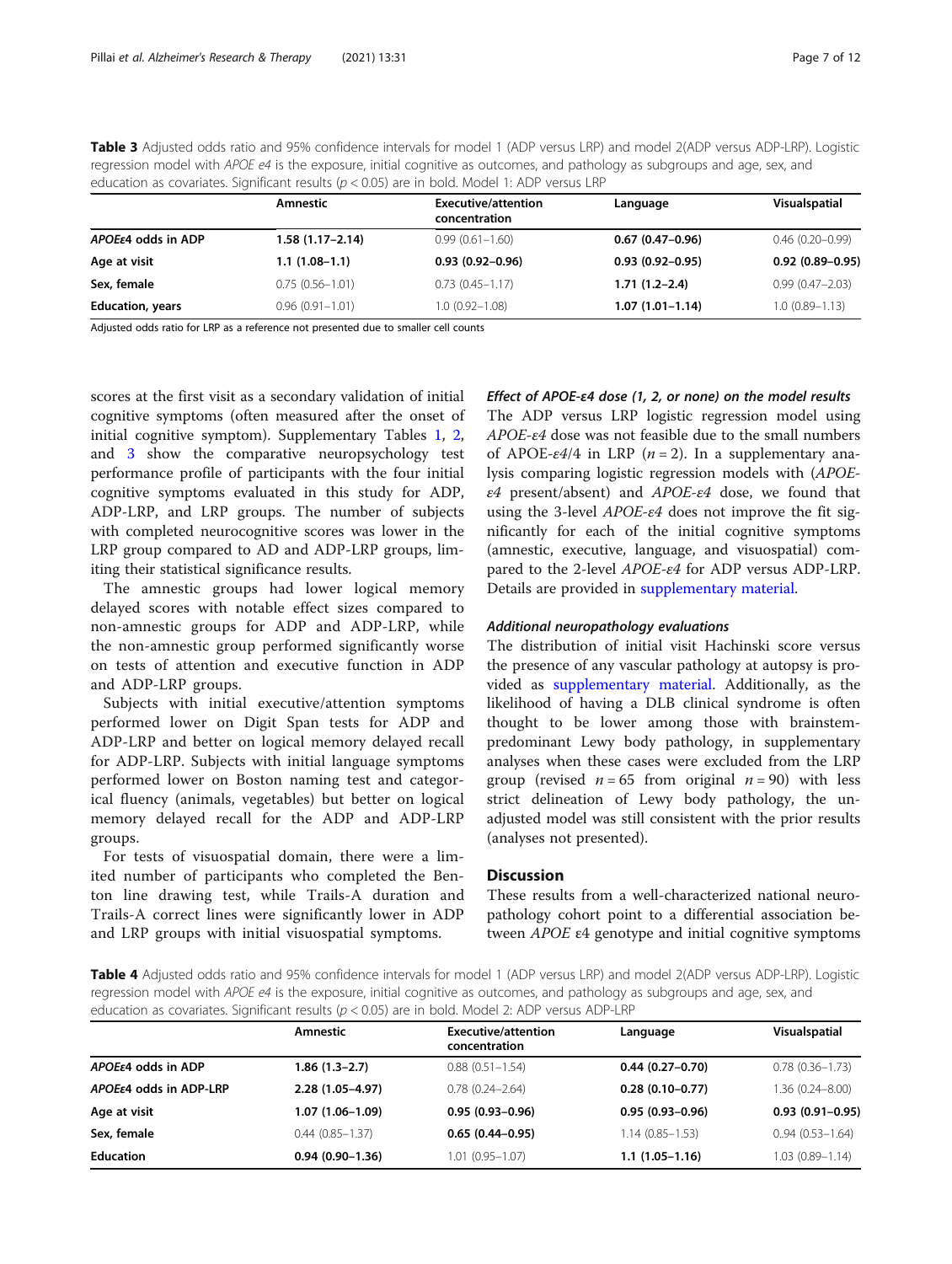among the ADP, LRP, and ADP-LRP groups. Consistent with our initial hypothesis one, APOE ε4 genotype was associated with an increased odds of initial amnestic symptoms compared to non-amnestic symptoms among the ADP and ADP-LRP pathology groups. Although the odds of amnestic symptoms in LRP did not reach statistical significance among APOE ε4 carriers, it also did not significantly differ from ADP in the adjusted model. There was, therefore, not enough evidence to conclude that ADP and LRP groups differ on the relationship between APOE ε4 and initial amnestic symptoms. Younger age was found to be consistently related to nonamnestic initial symptoms across all three groups, but contrary to our initial hypothesis, APOE ε4 carrier status impact on specific initial non-amnestic symptoms (language, visuospatial but not executive) differed by the nature of underlying neuropathology with commonalities between ADP and ADP-LRP groups but differing from the LRP group.

APOE ε4 genotype-related differences on neuroimaging within the medial temporal cortex have been extensively investigated given the close correspondence with initial AD symptoms of episodic memory loss ([[29\]](#page-10-0), review). In evaluating the underlying biology,  $APOE$  ε 4's association with an increase in the aggregation and decrease in the clearance of Aβ has been well documented [[30,](#page-10-0) [31\]](#page-10-0). A localized vulnerability with impairment of GABAergic interneurons in the hippocampus by APOE ε4, leading to learning and memory deficits among mice models, has also been reported [\[32\]](#page-10-0). ApoE protein accumulation in synapses and exacerbated synapse loss in human post-mortem brain tissue among APOE ε4 carriers is known [[33](#page-10-0), [34](#page-10-0)]. Along with synapse loss being a close correlate of cognitive changes in AD [[35](#page-10-0)], these results taken together have been among the explanations for APOE ε 4 genotype's correlation with the amnestic syndrome in early AD.

APOE ε4 genotype is also associated with increased risk of synucleinopathies [\[13](#page-10-0)] and with tau related neurodegeneration in animal models [[36](#page-10-0)]. Even as a sequence of cortical involvement has been noted in DLB neuropathology corresponding to cognitive progression [[17,](#page-10-0) [18](#page-10-0)], studies have so far been limited in evaluating if there is a differential effect of  $APOE$  ε4 genotype among initial cognitive symptoms related to LRP among earlier stage clinical subjects. Our results within neuropathology-characterized LRP and ADP-LRP clinical groups suggest that  $APOE$   $\epsilon$ 4 genotype's propensity towards amnestic symptoms is seen in the presence of both ADP and ADP-LRP neuropathology. In addition, APOE ε4 increased the odds of predominant visuospatial symptoms among LRP. Strikingly, given the prior result, the odds of amnestic initial symptoms in LRP did not reach statistical significance among APOE ε4 carriers,

suggesting that any dependence between amnestic initial symptoms and LRP is likely weak in this group. These results need corroboration in a larger sample of LRP in future studies. Further, the dissimilar odds of nonamnestic symptoms among the LRP and ADP-LRP groups suggest that the impact of  $APOE \varepsilon 4$  on initial symptoms could vary depending on the underlying degree of ADP and LRP pathology.

Our results in ADP parallel prior reports that APOE ε4 carrier proportion was not elevated among aphasic variants of AD [[10\]](#page-10-0). Among ADP with initial language symptoms in this cohort, even as they may not have been always related to aphasic variants, the strikingly lower proportion of APOE ε4 carriers among them (with worse Boston naming and verbal fluency scores) suggest that factors including female sex and environmental influences including higher education may play a role in language-related AD symptoms.

In reevaluating the hypothesis of APOE ε4 being an anatomically selective risk factor that increases vulnerability to AD pathology in medial temporal regions alone [[10\]](#page-10-0), the current results noting higher odds of visuospatial initial symptoms among LRP APOE ε4 carriers points to parietotemporal regions also as potential brain regions of vulnerability to  $APOE$   $\varepsilon$ 4's effect. Interestingly, in PET studies among asymptomatic APOE ε4 carriers, the largest correlation between the cerebral metabolic rate for glucose and APOE ε4 status was noted in the parietotemporal regions of the brain [\[37](#page-10-0)]. The parietotemporal cortex was noted as having the highest degree of tau accumulation on <sup>8</sup> F-flortaucipir PET among APOE ε4 carriers compared to non-carriers regardless of the amyloid positive status [\[38\]](#page-10-0). Even though the specific mechanism of this parietotemporal vulnerability is unclear, one could speculate that regional neuronal energy metabolism vulnerabilities not unlike the posterior cingulate in AD are possible leading to early regional synaptic loss [\[39](#page-10-0)].

#### Limitations and strengths

The use of initial cognitive symptoms as a window into understanding differential effects of APOE ε4 across different neuropathology is limited by the clinical subjectivity of documentation of initial cognitive symptoms. While not a substitute for a formal diagnosis of atypical AD syndromes as in the IWG-2 criteria [\[1](#page-9-0)], the large numbers of subjects included and the robustness of these effects even after taking into age, sex, and education as covariates point to strong trends that suggest differential impact of APOE ε4 on specific cognitive symptoms. It is therefore worthy of more detailed future studies to understand the biology of relative cognitive vulnerabilities detected. However, it is interesting to note that on average, among both the ADP and AD-LRP groups, those with amnestic initial symptoms performed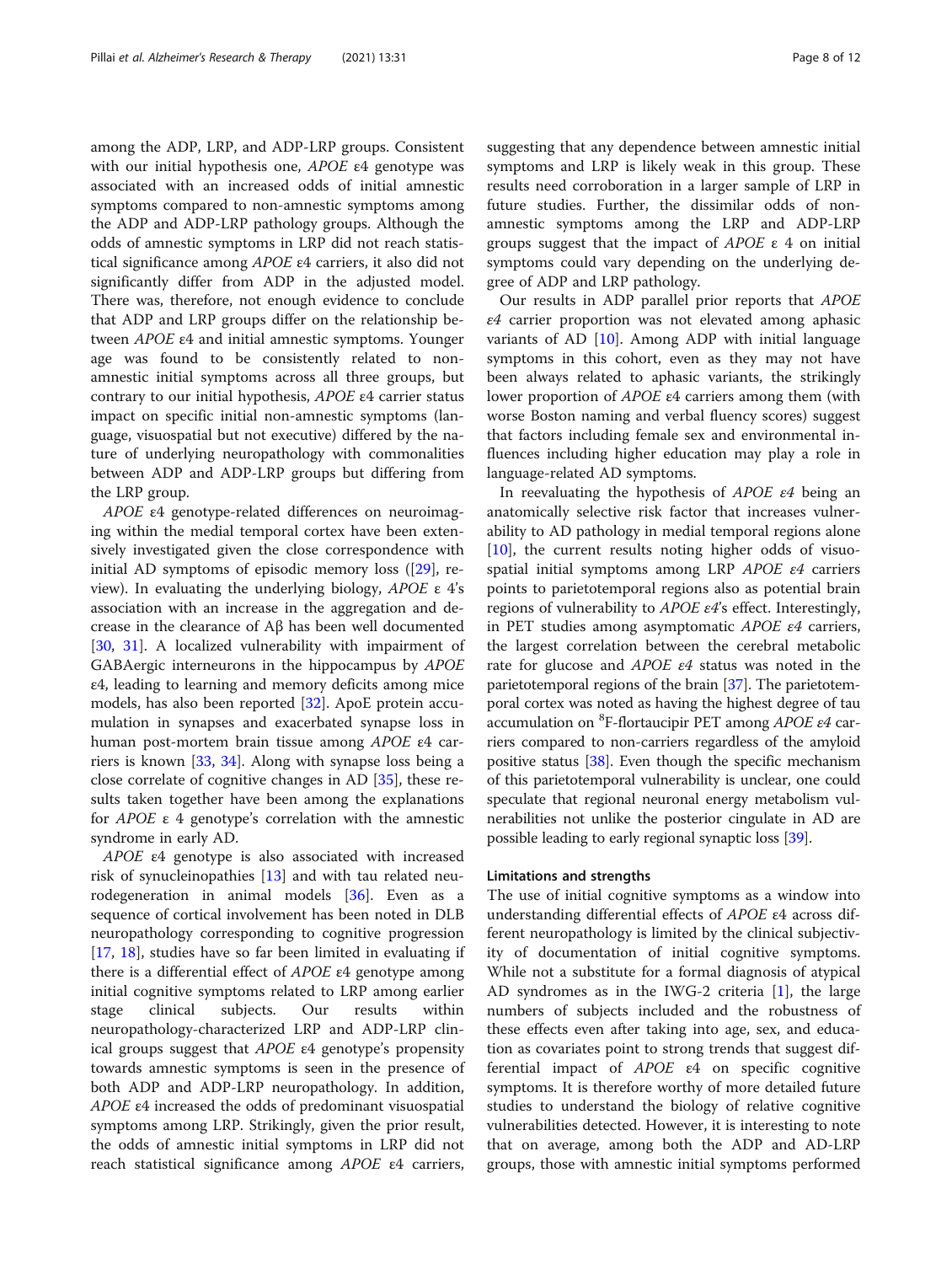significantly worse than those with non-amnestic initial symptoms on logical memory delayed recall but not on logical memory immediate recall (both verbal tests). This suggests that initial amnestic symptoms likely corresponded in these two groups for the most part with a hippocampal-dependent process [\[40](#page-10-0), [41](#page-10-0)]. In contrast in the LRP group, those with amnestic initial symptoms did not differ significantly on logical memory immediate recall and delayed recall from the non-amnestic group suggesting that the initial amnestic symptoms in this specific group likely did not always correspond to a hippocampal-dependent process [\[40\]](#page-10-0).

Antemortem hippocampal volumes in DLB have been reported to relate to the severity of neurofibrillary tangle pathology [\[42\]](#page-10-0). Prior studies among both AD (APOE ε 4/4 carriers,  $n = 34$ ) and DLB (APOE ε 4/4 carriers,  $n =$ 7) patients noted that smaller hippocampal volumes on MRI were noted with an increasing burden of APOE ε4 dosage [[43](#page-10-0)], similar to that seen for cognitively normal middle-aged subjects [\[44](#page-11-0)]. Given the small number of APOE  $\varepsilon$  4/4 carriers with LRP ( $n = 2$ ) in our study, we have not been able to effectively evaluate the dosage effect of ε 4 allele on increasing odds of the amnestic syndrome in LRP. In our secondary analysis, even among ADP-LRP *APOE* ε 4/4 carriers ( $n = 142$ ), we report that accounting for the dosage of  $ε$  4 alleles (0, 1, or 2) did not improve the fit of our logistical models predicting amnestic or non-amnestic symptoms when comparing ADP and ADP-LRP. This suggests that the odds of initial amnestic symptoms is not significantly different even after taking  $APOE$  ε 4/4 status into account among those with underlying ADP or ADP-LRP pathology. Future studies directly evaluating MRI hippocampal volumes among a larger number of subjects are needed to clarify if APOE ε 4/4 status additionally impacts hippocampal volume in a clinically significant manner when specific ADP and LRP pathology is present.

CDR- $G \leq 1$  was used to limit analysis to participants at the initial visit who were more likely to provide an accurate history of initial cognitive symptoms from recent history. Use of CDR-G score to determine subjects with early stages of dementia or mild cognitive impairment also has its limitations, as some domains (language, behavior) are not well captured by the standard CDR-G, and participants could be much further along in the disease course potentially limiting the accuracy of their history of initial cognitive symptoms like language. Despite the large size of the initial NACC cohort, substratification by initial cognitive symptoms also makes the analysis of some subgroups small. This limits our analysis on questions of interest to this study, especially relating to LRP given the low number of subjects with some neuropsychology tests. Similar analysis after sub stratification by  $\varepsilon$ 3 and  $\varepsilon$ 2 also decreases the power of the analysis given the smaller number of  $ε3/ε2$  and  $ε3/$ ε2s. Further, it is less likely that any protective effect of ε2 genotypes to AD onset specifically increases the odds of initial amnestic symptoms among ε4 carriers over non-amnestic symptoms in the statistical model among autopsy-confirmed AD subjects. Additionally, given the prevalence of mixed dementia from vascular etiology, we evaluated the Hachinski ischemic scale scores across all groups were < 2, which is well below the threshold for multi-infarct dementia pathology discrimination from AD at a score of  $\leq 4$  [\[45](#page-11-0)]. This could be taken as supportive of relatively little contribution from multiinfarcts to the results on initial cognitive symptoms. Hachinski score at initial visit rather than neuropathology of vascular disease burden at autopsy was considered in this study, as the vascular burden could potentially change from initial visit to autopsy (e.g., stroke) for some subjects limiting their utility in evaluating their effect on symptoms at the initial visit. Furthermore, in NACC, the presence of one or more ischemic, hemorrhagic, or vascular pathology (including mild severity indicated for pathologies such as atherosclerosis) is documented as present, absent, or unknown to standardize the characterization of vascular pathology across centers. This makes it difficult to accurately find correlation values between antemortem Hachinski score at the initial visit and categorical variable of presence versus absence of vascular pathology at autopsy.

APOE ε4 carrier rates can vary from study to study given the biases in participant population recruitment impacting the odds ratio; this is mitigated to a degree by the number of subjects in the amnestic versus nonamnestic group analysis. ADCs are focused on Alzheimer's disease and related dementias, including Lewy body dementia, but recruitment practices by cognitive status and disease etiology may vary by ADC impacting the number of LRP participants and the degree of their neuropathology characterization. The number of ADP-LRP frequency is on the higher side (895 of a total of 985 cases with LRP, 90.8%) in this multi-center study compared to prior single-center studies which were often below 75% [[46,](#page-11-0) [47\]](#page-11-0). Probable reasons to consider include (a) the data in this National Alzheimer's Disease Center database likely had a bias towards AD clinical cases especially in the early years of the program; (b) inclusion of young-onset cases in this dataset (avg 73.79 years, std. dev 10.7 at first visit for ADP-LRP) does not exclude coexisting LRP  $[48]$  $[48]$ ; (c) it is also likely that with the improvement of staining practices for LRP which have been standardized, LRP may have been more likely to be detected than in prior reports [\[49](#page-11-0)].

Another issue is missing data; this was addressed by limiting analysis to participants with completed data fields in the key variables of interest, and given the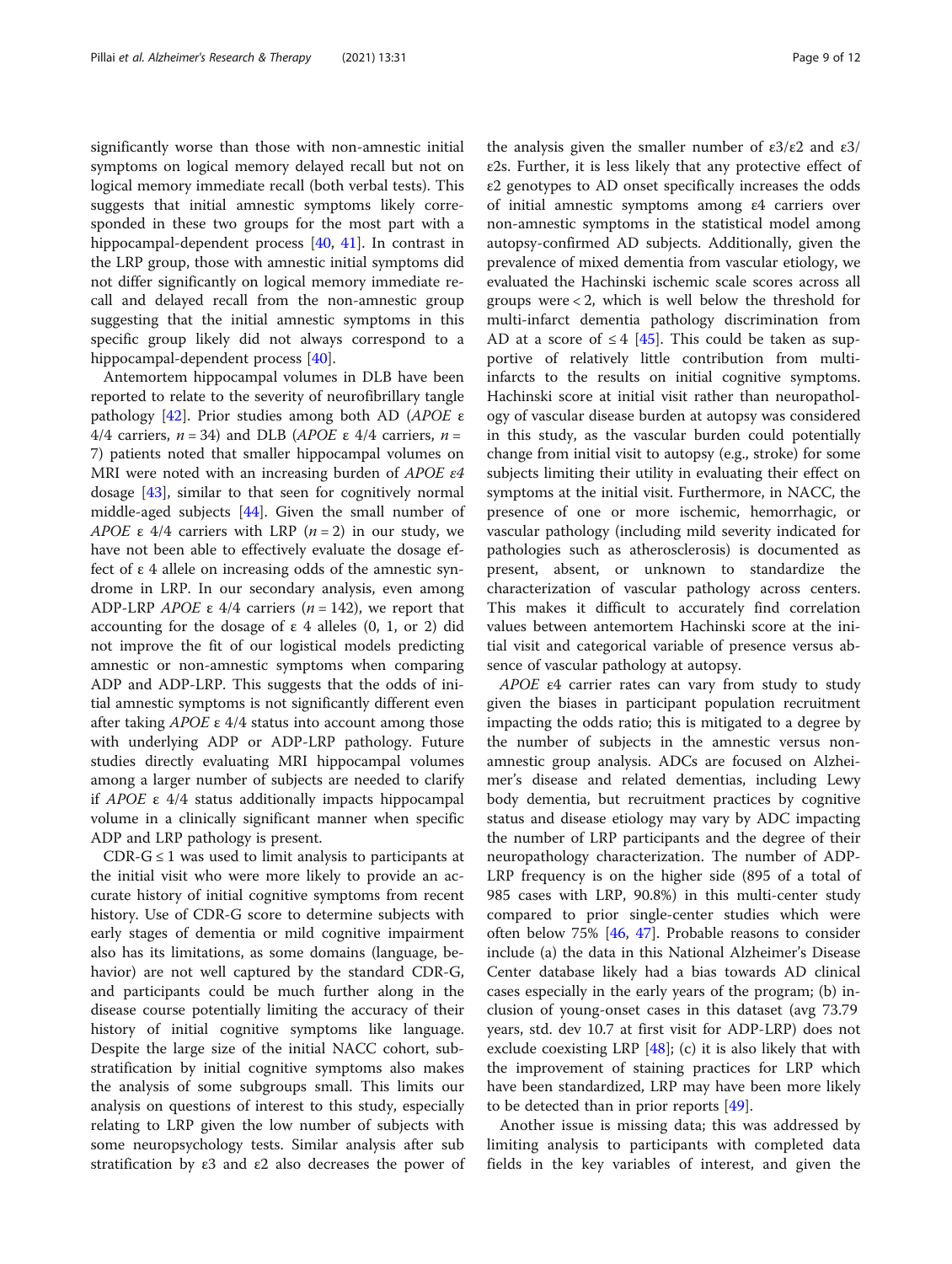<span id="page-9-0"></span>key differences in cognitive domains across different pathologies by APOEε4 status being the primary hypothesis, data imputation of cognitive data or missing APOEε4 data were not considered most appropriate in this context. Visual hallucinations and noncognitive symptoms, though are striking features of DLB, were not investigated in this current report given the limitations of data available pertinent to a detailed analysis with the framework of this study. The study's strength is the evaluation of the etiology of underlying dementia following neuropathology evaluation in addition to the initial clinical symptoms for some key well-powered results. Given the strengths and biases of the NACC cohort, it is likely the current results are generalizable to other prospective research cohorts tracking APOE ε4 carriers and non-carriers including clinical trials.

#### **Conclusions**

Our results clearly show that the odds of amnestic and non-amnestic initial symptoms with APOE ε4 varies with underlying neuropathology. APOE ε4 when present with AD neuropathology by itself or with co-existing LRP is more likely to present with amnestic symptoms and lowering the odds of language-related initial symptoms. These results also suggest APOE ε4 likely increases the odds of visuospatial initial symptoms with LRP. These results of initial cognitive symptom propensities suggest distinct interaction between regional brain effects of APOE ε4 and the underlying neuropathology. These results raise the need for future studies to evaluate if there are any underlying true biologic interactions between APOE ε4 gene and neuropathology impacting specific neural sub-networks.

#### Supplementary Information

The online version contains supplementary material available at [https://doi.](https://doi.org/10.1186/s13195-021-00771-1) [org/10.1186/s13195-021-00771-1.](https://doi.org/10.1186/s13195-021-00771-1)

Additional file 1: Supplementary Table 1. Clinical and neurocognitive data from Alzheimer's neuropathology group for amnestic, executive/ −attention concentration, language and visuospatial initial symptoms.

Additional file 2: Supplementary Table 2. Clinical and neurocognitive data from Lewy body neuropathology group for amnestic, executive/ −attention concentration, language and visuospatial initial symptoms.

Additional file 3: Supplementary Table 3. Clinical and neurocognitive data from the mixed Lewy body-Alzheimer's neuropathology group for amnestic, executive/−attention concentration, language and visuospatial initial symptoms.

Additional file 4: Supplementary Table 4. Coefficients of all logistic regression models.

Additional file 5: Supplementary material.

#### Acknowledgements

Jagan A Pillai is supported by the Alzheimer Association and Keep Memory Alive Foundation and NIA K23AG055685-01, P30 AG062428-01. He was a

program participant of the Research Education Component of the Cleveland Alzheimer's Disease Research Center supported by NIA P30 AG062428. "The NACC database is funded by NIA/NIH Grant U01 AG016976. NACC data are contributed by the NIA-funded ADCs: P30 AG019610 (PI Eric Reiman, MD), P30 AG013846 (PI Neil Kowall, MD), P30 AG062428-01 (PI James Leverenz, MD), P50 AG008702 (PI Scott Small, MD), P50 AG025688 (PI Allan Levey, MD, PhD), P50 AG047266 (PI Todd Golde, MD, PhD), P30 AG010133 (PI Andrew Saykin, PsyD), P50 AG005146 (PI Marilyn Albert, PhD), P30 AG062421-01 (PI Bradley Hyman, MD, PhD), P30 AG062422-01 (PI Ronald Petersen, MD, PhD), P50 AG005138 (PI Mary Sano, PhD), P30 AG008051 (PI Thomas Wisniewski, MD), P30 AG013854 (PI Robert Vassar, PhD), P30 AG008017 (PI Jeffrey Kaye, MD), P30 AG010161 (PI David Bennett, MD), P50 AG047366 (PI Victor Henderson, MD, MS), P30 AG010129 (PI Charles DeCarli, MD), P50 AG016573 (PI Frank LaFerla, PhD), P30 AG062429-01(PI James Brewer, MD, PhD), P50 AG023501 (PI Bruce Miller, MD), P30 AG035982 (PI Russell Swerdlow, MD), P30 AG028383 (PI Linda Van Eldik, PhD), P30 AG053760 (PI Henry Paulson, MD, PhD), P30 AG010124 (PI John Trojanowski, MD, PhD), P50 AG005133 (PI Oscar Lopez, MD), P50 AG005142 (PI Helena Chui, MD), P30 AG012300 (PI Roger Rosenberg, MD), P30 AG049638 (PI Suzanne Craft, PhD), P50 AG005136 (PI Thomas Grabowski, MD), P30 AG062715-01 (PI Sanjay Asthana, MD, FRCP), P50 AG005681 (PI John Morris, MD), P50 AG047270 (PI Stephen Strittmatter, MD, PhD)."

#### Authors' contributions

JAP: Designed and conceptualized study, analyzed the data, interpreted the data, and drafted the manuscript for intellectual content. JB: Design of study, interpreted the data, and revised the manuscript for intellectual content. ABJ: Design of study, interpreted the data, and revised the manuscript for intellectual content. JBL: Interpreted the data and revised the manuscript for intellectual content. The authors read and approved the final manuscript.

#### Funding

JAP: NIA K23AG055685-01, NIA 1P30 AG062428-01, Keep Memory Alive Foundation.

JBL: NIA 1P30 AG062428-01, Jane and Lee Seidman fund.

#### Availability of data and materials

The datasets analyzed during the current study are available in the NACC repository, [https://www.alz.washington.edu.](https://www.alz.washington.edu)

#### Ethics approval and consent to participate

All contributing ADCs are required to obtain informed consent from their participants and maintain their own separate IRB review and approval from their institution prior to submitting data to NACC. The data for this study was provided after curation by NACC.

#### Consent for publication

Not applicable

#### Competing interests

JAP, ABJ, JB: None.

JBL has received (a) consulting fees from Acadia, Aptnyx, Biogen, Eisai, GE Healthcare, Sanofi, and Takeda and (b) grant support from Biogen, GE Healthcare, and Genzyme/Sanofi.

#### Author details

<sup>1</sup>Department of Neurology, Lou Ruvo Center for Brain Health, Cleveland Clinic Lerner College of Medicine, Case Western Reserve University, 9500 Euclid Ave / U10, Cleveland, OH 44195, USA. <sup>2</sup>Cleveland Clinic, Neurological Institute, Cleveland, OH 44195, USA. <sup>3</sup> Department of Neurology, Cleveland Clinic, Cleveland, OH 44195, USA. <sup>4</sup> Quantitative Health Sciences, Cleveland Clinic, Cleveland, OH 44195, USA.

#### Received: 31 August 2020 Accepted: 7 January 2021 Published online: 23 January 2021

#### References

1. Dubois B, Feldman HH, Jacova C, Hampel H, Molinuevo JL, Blennow K, DeKosky ST, Gauthier S, Selkoe D, Bateman R, Cappa S, Crutch S, Engelborghs S, Frisoni GB, Fox NC, Galasko D, Habert MO, Jicha GA, Nordberg A, Pasquier F, Rabinovici G, Robert P, Rowe C, Salloway S, Sarazin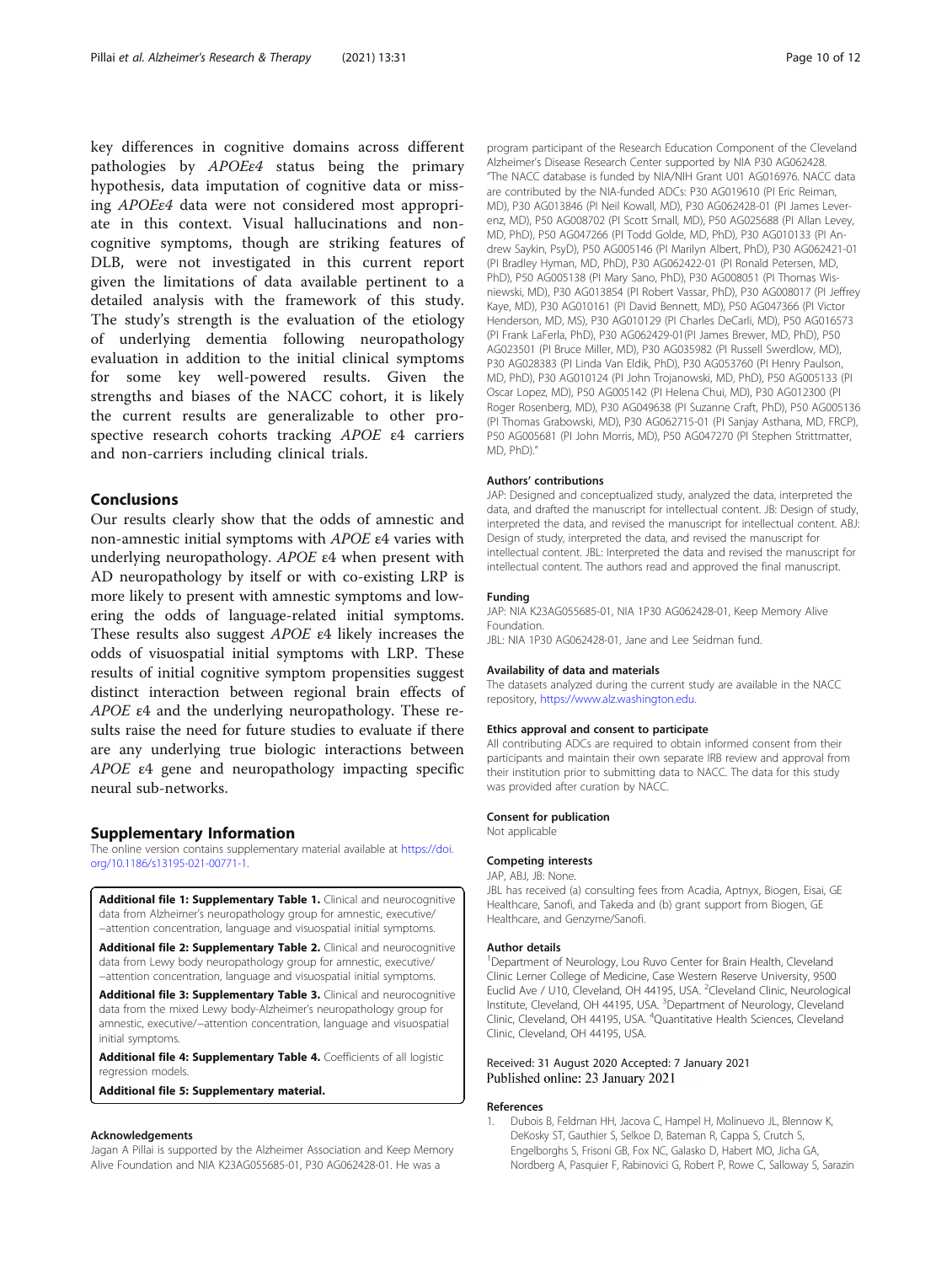<span id="page-10-0"></span>M, Epelbaum S, de Souza LC, Vellas B, Visser PJ, Schneider L, Stern Y, Scheltens P, Cummings JL. Advancing research diagnostic criteria for Alzheimer's disease: the IWG-2 criteria. Lancet Neurol. 2014;13:614–29.

- Pillai JA, Bonner-Jackson A, Bekris LM, Safar J, Bena J, Leverenz JB. Highly elevated cerebrospinal fluid Total tau level reflects higher likelihood of nonamnestic subtype of Alzheimer's disease. J Alzheimers Dis. 2019;70:1051–8. [https://doi.org/10.3233/JAD-190519.](https://doi.org/10.3233/JAD-190519)
- 3. Csukly G, Sirály E, Fodor Z, et al. The differentiation of amnestic type MCI from the non-amnestic types by structural MRI. Front Aging Neurosci. 2016; 8:52. [https://doi.org/10.3389/fnagi.2016.00052.](https://doi.org/10.3389/fnagi.2016.00052)
- 4. Petersen C, Nolan AL, de Paula França Resende E, et al. Alzheimer's disease clinical variants show distinct regional patterns of neurofibrillary tangle accumulation. Acta Neuropathol. 2019;138:597–612. [https://doi.org/10.1007/](https://doi.org/10.1007/s00401-019-02036-6) [s00401-019-02036-6](https://doi.org/10.1007/s00401-019-02036-6).
- Koedam EL, Lauffer V, van der Vlies AE, van der Flier WM, Scheltens P, Pijnenburg YA. Early-versus late-onset Alzheimer's disease: more than age alone. J Alzheimers Dis. 2010;19:1401–8. [https://doi.org/10.3233/JAD-](https://doi.org/10.3233/JAD-2010-1337)[2010-1337.](https://doi.org/10.3233/JAD-2010-1337)
- 6. Mendez MF, Lee AS, Joshi A, Shapira JS. Nonamnestic presentations of early-onset Alzheimer's disease. Am J Alzheimers Dis Other Dement. 2012; 27:413–20. <https://doi.org/10.1177/1533317512454711>.
- Marra C, et al. Apolipoprotein E epsilon4 allele differently affects the patterns of neuropsychological presentation in early- and late-onset Alzheimer's disease patients. Dement Geriatr Cogn Disord. 2004;18:125–31.
- Snowden JS, et al. Cognitive phenotypes in Alzheimer's disease and genetic risk. Cortex. 2007;43:835–45.
- 9. van der Vlies AE, Pijnenburg YAL, Koene T, Klein M, Kok A, Scheltens P, van der Flier WM. Cognitive impairment in Alzheimer's disease is modified by APOE genotype. Dement Geriatr Cogn Disord. 2007;24:98–103. [https://doi.](https://doi.org/10.1159/000104467) [org/10.1159/000104467.](https://doi.org/10.1159/000104467)
- 10. Weintraub S, Teylan M, Rader B, Chan KCG, Bollenbeck M, Kukull WA, Coventry C, Rogalski E, Bigio E, Mesulam MM. APOE is a correlate of phenotypic heterogeneity in Alzheimer disease in a national cohort. Neurology. 2020;9:e607–12. <https://doi.org/10.1212/WNL.0000000000008666>.
- 11. Wolk DA, Dickerson BC, Alzheimer's Disease Neuroimaging Initiative. Apolipoprotein E (APOE) genotype has dissociable effects on memory and attentional-executive network function in Alzheimer's disease. Proc Natl Acad Sci U S A. 2010;107:10256–61. [https://doi.org/10.1073/pnas.](https://doi.org/10.1073/pnas.1001412107) [1001412107.](https://doi.org/10.1073/pnas.1001412107)
- 12. Rahkonen T, Eloniemi-Sulkava U, Rissanen S, Vatanen A, Viramo P, Sulkava R. Dementia with Lewy bodies according to the consensus criteria in a general population aged 75 years or older. J Neurol Neurosurg Psychiatry. 2003;74:720–4. <https://doi.org/10.1136/jnnp.74.6.720>.
- 13. Tsuang D, Leverenz JB, Lopez OL, et al. APOE €4 increases risk for dementia in pure synucleinopathies. JAMA Neurol. 2013;70:223–8. [https://doi.org/10.](https://doi.org/10.1001/jamaneurol.2013.600) [1001/jamaneurol.2013.600.](https://doi.org/10.1001/jamaneurol.2013.600)
- 14. Lambon Ralph MA, Powell J, Howard D, Whitworth AB, Garrard P, Hodges JR. Semantic memory is impaired in both dementia with Lewy bodies and dementia of Alzheimer's type: a comparative neuropsychological study and literature review. J Neurol Neurosurg Psychiatry. 2001;70:149–56. [https://doi.](https://doi.org/10.1136/jnnp.70.2.149) [org/10.1136/jnnp.70.2.149.](https://doi.org/10.1136/jnnp.70.2.149)
- 15. Noe E, Marder K, Bell KL, Jacobs DM, Manly JJ, Stern Y. Comparison of dementia with Lewy bodies to Alzheimer's disease and Parkinson's disease with dementia. Mov Disord. 2004;19:60–7. [https://doi.org/10.](https://doi.org/10.1002/mds.10633) [1002/mds.10633.](https://doi.org/10.1002/mds.10633)
- 16. Hamilton JM, Salmon DP, Galasko D, et al. A comparison of episodic memory deficits in neuropathologically-confirmed dementia with Lewy bodies and Alzheimer's disease. J Int Neuropsychol Soc. 2004;10:689–97. [https://doi.org/10.1017/S1355617704105043.](https://doi.org/10.1017/S1355617704105043)
- 17. Braak H, Rüb U, Jansen Steur EN, Del Tredici K, de Vos RA. Cognitive status correlates with neuropathologic stage in Parkinson disease. Neurology. 2005;64(8):1404–10.
- 18. Marui W, Iseki E, Nakai T, et al. Progression and staging of Lewy pathology in brains from patients with dementia with Lewy bodies. J Neurol Sci. 2002; 195(2):153–9.
- 19. Beekly DL, Ramos EM, Lee WW, et al. The National Alzheimer's Coordinating Center (NACC) database: the uniform data set. Alzheimer Dis Assoc Disord. 2007;21:249–58.
- 20. Montine TJ, Monsell SE, Beach TG, et al. Multisite assessment of NIA-AA guidelines for the neuropathologic evaluation of Alzheimer's disease. Alzheimers Dement. 2016;12:164–9. <https://doi.org/10.1016/j.jalz.2015.07.49>.
- 21. Hachinski VC, Iliff LD, Zilhka E, et al. Cerebral blood flow in dementia. Arch Neurol. 1975;32:632–7.
- 22. Morris JC. The clinical dementia rating (CDR): current version and scoring rules. Neurology. 1993;43:2412–4.
- 23. Weintraub S, Salmon D, Mercaldo, et al. The Alzheimer's Disease Centers' Uniform Data Set (UDS): the neuropsychologic test battery. Alz Dis Assoc Disord. 2009;23:91–101.
- 24. Wechsler D. The Wechsler Adult Intelligence Scale Revised. San Antonio: The Psychological Corporation; 1981.
- 25. Army Individual Test Battery. Department of Health and Human Services. Washington, DC: War Department, Adjutant General's Office; 1944.
- 26. Kaplan E, Goodglass H, Weintraub S. Boston Naming Test. Philadelphia: Lea & Febiger; 1983.
- 27. Strauss E, Sherman EMS, Spreen O. A Compendium of Neuropsychological Tests: Administration, Norms, and Commentary. 3rd ed. New York: Oxford University Press; 2006.
- 28. Wechsler D. Wechsler Memory Scale—Revised. San Antonio: The Psychological Corporation; 1987.
- 29. Bookheimer S, Burggren A. APOE-4 genotype and neurophysiological vulnerability to Alzheimer's and cognitive aging. Annu Rev Clin Psychol. 2009;5:343–62. <https://doi.org/10.1146/annurev.clinpsy.032408.153625>.
- 30. Bales KR, Verina T, Dodel RC, et al. Lack of apolipoprotein E dramatically reduces amyloid beta-peptide deposition. Nat Genet. 1997;17:263–4. [https://](https://doi.org/10.1038/ng1197-263) [doi.org/10.1038/ng1197-263.](https://doi.org/10.1038/ng1197-263)
- 31. Schmechel DE, Saunders AM, Strittmatter WJ, et al. Increased amyloid betapeptide deposition in cerebral cortex as a consequence of apolipoprotein E genotype in late-onset Alzheimer disease. Proc Natl Acad Sci U S A. 1993;90: 9649–53. [https://doi.org/10.1073/pnas.90.20.9649.](https://doi.org/10.1073/pnas.90.20.9649)
- 32. Andrews-Zwilling Y, Bien-Ly N, Xu Q, et al. Apolipoprotein E4 causes ageand tau-dependent impairment of GABAergic interneurons, leading to learning and memory deficits in mice. J Neurosci. 2010;30:13707–17. [https://](https://doi.org/10.1523/JNEUROSCI.4040-10.2010) [doi.org/10.1523/JNEUROSCI.4040-10.2010.](https://doi.org/10.1523/JNEUROSCI.4040-10.2010)
- 33. Arold S, Sullivan P, Bilousova T, Teng E, Miller CA, Poon WW, Vinters HV, Cornwell LB, Saing T, GMC, et al. Apolipoprotein E level and cholesterol are associated with reduced synaptic amyloid beta in Alzheimer's disease and apoE TR mouse cortex. Acta Neuropathol. 2012;123:39–52.
- 34. Hesse R, Hurtado ML, Jackson RJ, et al. Comparative profiling of the synaptic proteome from Alzheimer's disease patients with focus on the APOE genotype. Acta Neuropathol Commun. 2019;7:214. [https://doi.org/10.1186/](https://doi.org/10.1186/s40478-019-0847-7) [s40478-019-0847-7.](https://doi.org/10.1186/s40478-019-0847-7)
- 35. Terry RD, Masliah E, Salmon DP, Butters N, DeTeresa R, Hill R, Hansen LA, Katzman R. Physical basis of cognitive alterations in Alzheimer's disease: synapse loss is the major correlate of cognitive impairment. Ann Neurol. 1991;30:572–80.
- 36. Shi Y, Yamada K, Liddelow SA, Smith ST, Zhao L, Luo W, Tsai RM, Spina S, Grinberg LT. Rojas JC et al ApoE4 markedly exacerbates tau-mediated neurodegeneration in a mouse model of tauopathy. Nature. 2017;549:523–7.
- 37. Reiman EM, Chen K, Alexander GE, et al. Correlations between apolipoprotein E epsilon4 gene dose and brain-imaging measurements of regional hypometabolism. Proc Natl Acad Sci U S A. 2005;102:8299–302. [https://doi.org/10.1073/pnas.0500579102.](https://doi.org/10.1073/pnas.0500579102)
- 38. Baek MS, Cho H, Lee HS, et al. Effect of APOE ε4 genotype on amyloid-β and tau accumulation in Alzheimer's disease. Alz Res Ther. 2020;12:140. [https://doi.org/10.1186/s13195-020-00710-6.](https://doi.org/10.1186/s13195-020-00710-6)
- 39. Liang WS, Reiman EM, Valla J, et al. Alzheimer's disease is associated with reduced expression of energy metabolism genes in posterior cingulate neurons. Proc Natl Acad Sci U S A. 2008;105:4441–6. [https://doi.org/10.1073/](https://doi.org/10.1073/pnas.0709259105) [pnas.0709259105](https://doi.org/10.1073/pnas.0709259105).
- 40. Jak AJ, Urban S, McCauley A, et al. Profile of hippocampal volumes and stroke risk varies by neuropsychological definition of mild cognitive impairment. J Int Neuropsychol Soc. 2009;15:890–7. [https://doi.org/10.1017/](https://doi.org/10.1017/S1355617709090638) [S1355617709090638.](https://doi.org/10.1017/S1355617709090638)
- 41. Umfleet L, Butts A, Janecek J, et al. Memory performance and quantitative neuroimaging software in mild cognitive impairment: a concurrent validity study. J Int Neuropsychol Soc. 2020;26:954–62. [https://doi.org/10.1017/](https://doi.org/10.1017/S1355617720000454) [S1355617720000454.](https://doi.org/10.1017/S1355617720000454)
- 42. Kantarci K, Ferman TJ, Boeve BF, et al. Focal atrophy on MRI and neuropathologic classification of dementia with Lewy bodies. Neurology. 2012;79:553–60. <https://doi.org/10.1212/WNL.0b013e31826357a5>.
- 43. Saeed U, Mirza SS, MacIntosh BJ, et al. APOE-ε4 associates with hippocampal volume, learning, and memory across the spectrum of